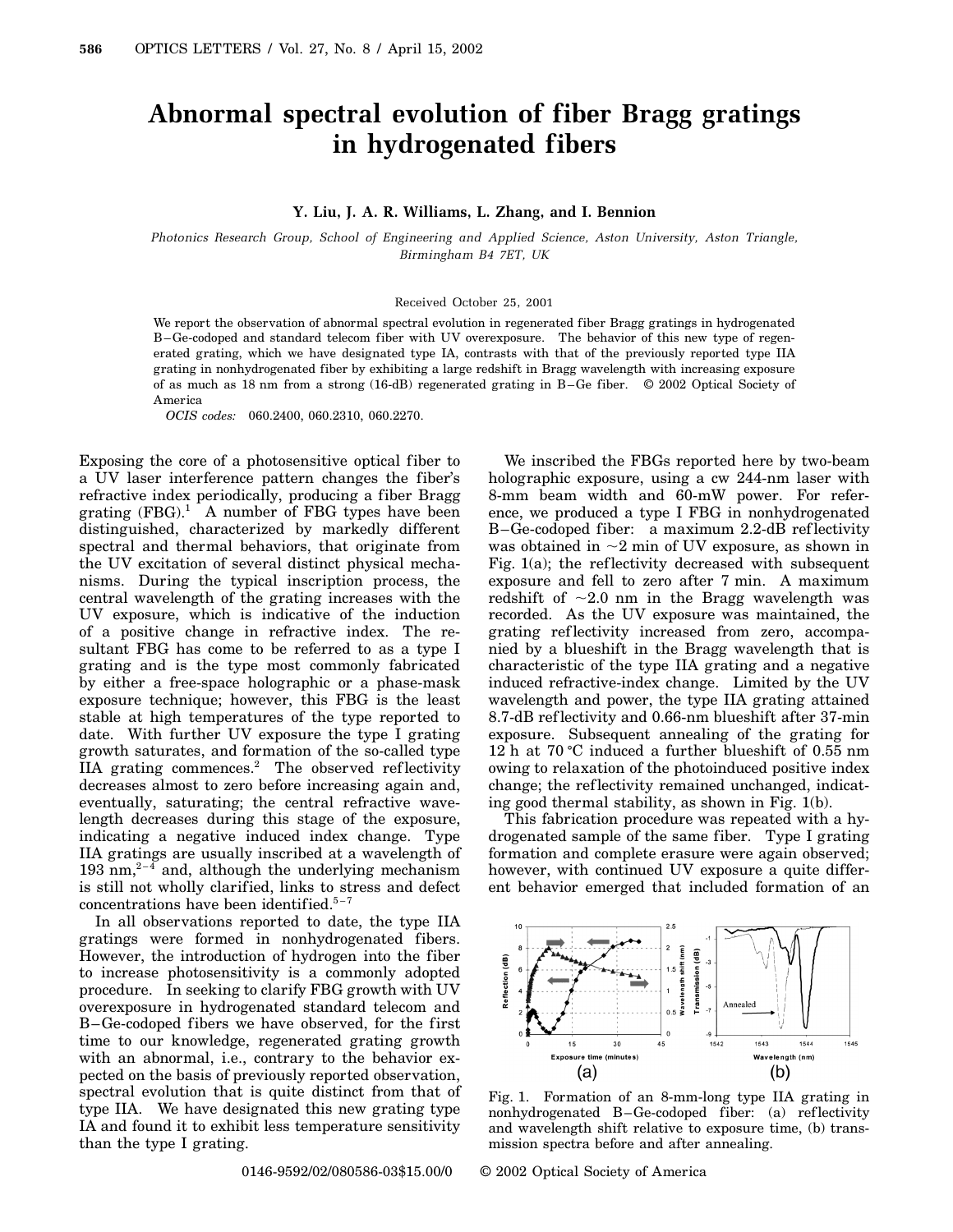

Fig. 2. Transmission spectra for 8-mm-long gratings inscribed in hydrogenated fibers, illustrating abnormal spectral evolution with increasing UV exposure (the direction of the large, bold arrow): (a) in B–Ge-codoped fiber and (b) in standard fiber.



Fig. 3. Formation of four 8-mm-long gratings  $(G1) - (G4)$ in hydrogenated B–Ge-codoped fiber: (a) ref lectivity and (b) Bragg wavelength shift, plotted relative to exposure time.

abnormal grating spectrum and a significant redshift, as illustrated by Fig. 2(a). Similar behavior was obtained with hydrogenated standard fiber, as shown in Fig. 2(b). In Fig. 3 we have plotted the measured reflectivities and wavelength shifts relative to UV exposure time for a series of four gratings,  $(G)$ – $(G4)$ , inscribed in the hydrogenated B–Ge fiber. The behavior is similar in all cases: After  $\sim$ 15 min the type I gratings are completely erased, and after  $\sim 60$  min the new spectra have formed and the regenerated gratings (type IA) have attained their maximum ref lectivity,  $\sim$  16 dB, with corresponding redshifts as high as 18 nm. With longer exposure (we continued for 4 and 6.5 h), no significant further changes in either the ref lectivity or the wavelength shift were observed. For this fiber, we calculate that the 18-nm redshift corresponds to a positive refractive-index change of  $\Delta n = 1.68 \times 10^{-2}$ .

It is noteworthy that the calculated value of  $\Delta n$  for the exposed fiber core yields an increase in the numerical aperture of the fiber by a factor 2.6. In Fig. 4 a higher-order core mode is apparent, with 6-dB reflectivity, separated from the primary Bragg resonance by 5.9 nm. (Higher-order modes are also apparent in Fig. 2.) After annealing for 12 h at 70 °C, the regenerated grating exhibited a Bragg wavelength shift to a shorter wavelength of 2–3 nm and a significant decrease in coupling strength, also shown in Fig. 4.

Figure 4 also shows the overall reflection spectrum of the regenerated grating. Two plateaus are apparent; the first, commencing at  $\lambda_1 \sim 1545$  nm, corresponds to the remnant type I region, and the second, commencing at  $\lambda_2 \sim 1550$  nm, is indicative of the type IA region. The higher-order core mode is clearly visible in the spectrum at  $\lambda_3$ .

Finally, we investigated the temperature sensitivity of the type IA grating compared with the initial type I grating by measuring the Bragg wavelength shifts as the sample temperature was raised; the results for one sample are shown in Fig. 5. Whereas the type I grating shows a Bragg wavelength shift of 8.9 pm/K, the regenerated grating exhibits the somewhat lower sensitivity of  $6.4 \text{ pm/K}.$ 

In conclusion, the properties of fiber Bragg gratings under conditions of UV overexposure in B–Ge-codoped and standard fibers have been investigated experimentally. In nonhydrogenated fiber, thermally stable type IIA gratings have been observed. In hydrogenated fiber, significantly different behavior was observed, with abnormal spectral evolution of regenerated grating following erasure of the initial type I grating. A substantial shift of the Bragg wavelength by as much as 18 nm to a longer wavelength, implying a refractive-index increase as large as  $1.68 \times 10^{-2}$ , is in marked contrast to the shift to shorter wavelength and the negative index change of the type IIA grating. The regenerated grating also exhibits less temperature sensitivity than the type I grating.



Fig. 4. Reflection (R) and transmission (T) spectra of a regenerated grating after  $\sim$ 1-h exposure in hydrogenated B–Ge-codoped fiber.



Fig. 5. Bragg wavelength shifts measured in type I and regenerated (type IA) gratings inscribed in hydrogenated B–Ge fiber plotted versus temperature. Symbols, experimental points; solid curves, best fits to the data.